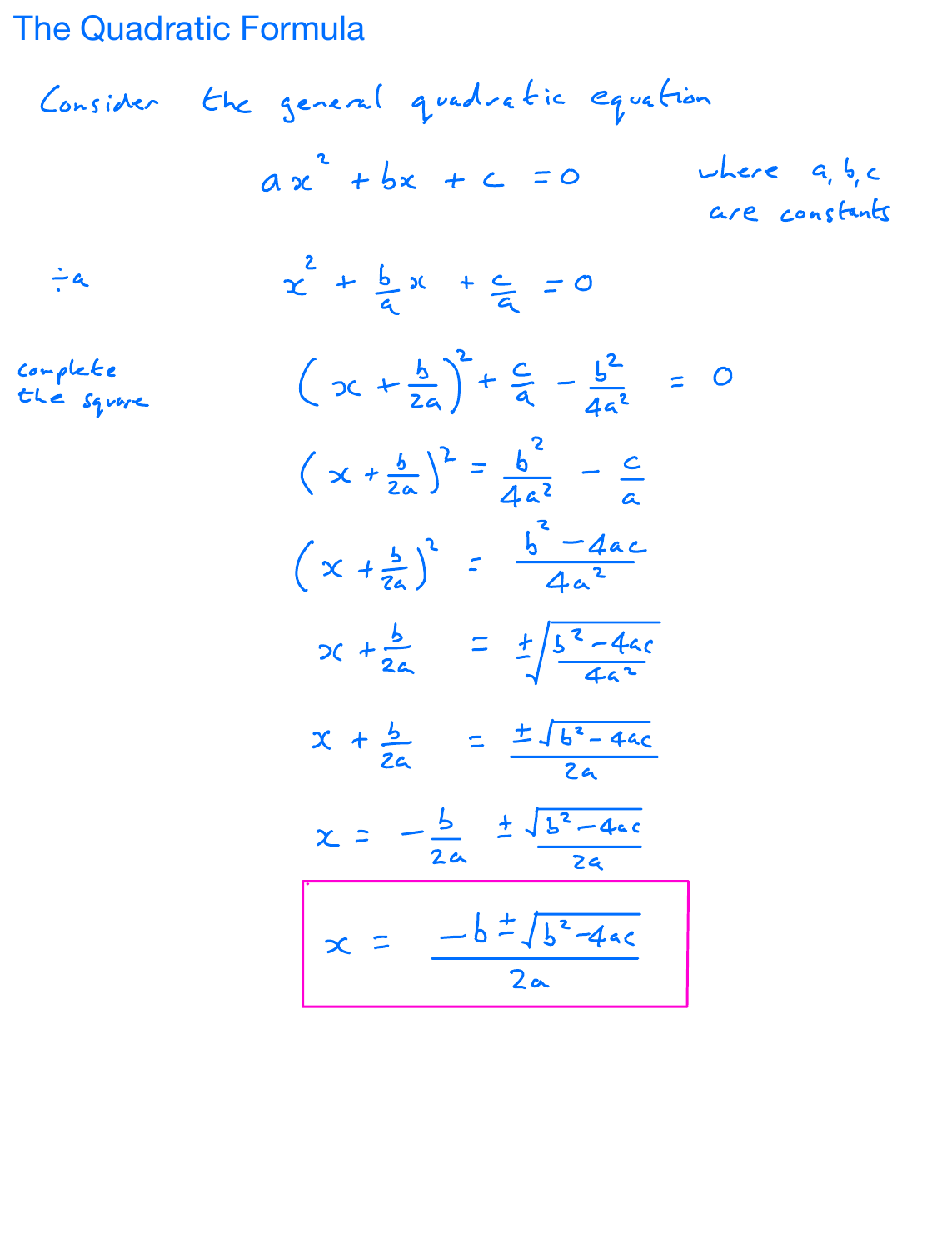**Applying the Formula** 

Solve 
$$
x^2 - 5x - 6 = 0
$$
  
\n $az1, b= -5, c=-6$   
\n $x = \frac{-b \pm \sqrt{b^2 - 4ac}}{2a}$   
\n $x = \frac{\pm 5 \pm \sqrt{(-5)^2 - 4(1)(-6)}}{2(1)}$   
\n $x = \frac{\pm 5 \pm \sqrt{25 + 24}}{2}$   
\n $x = \frac{\pm 5 \pm \sqrt{4-9}}{2}$   
\n $x = \frac{\pm 5 \pm \sqrt{4-9}}{2}$   
\n $x = \frac{\pm 5 \pm 7}{2}$  or  $\pm 5 - 7$   
\n $x = 6$  or  $x = -1$ 

The above equation could have been solved by factorising. We tend to use the formula when the question asks for answers to 3 sig fig or 2 dec places.

 $Ex2$   $2x^{2} + 7x - 8 = 0$ to 3 sig fig  $a = 2$   $b = 7$   $c = -8$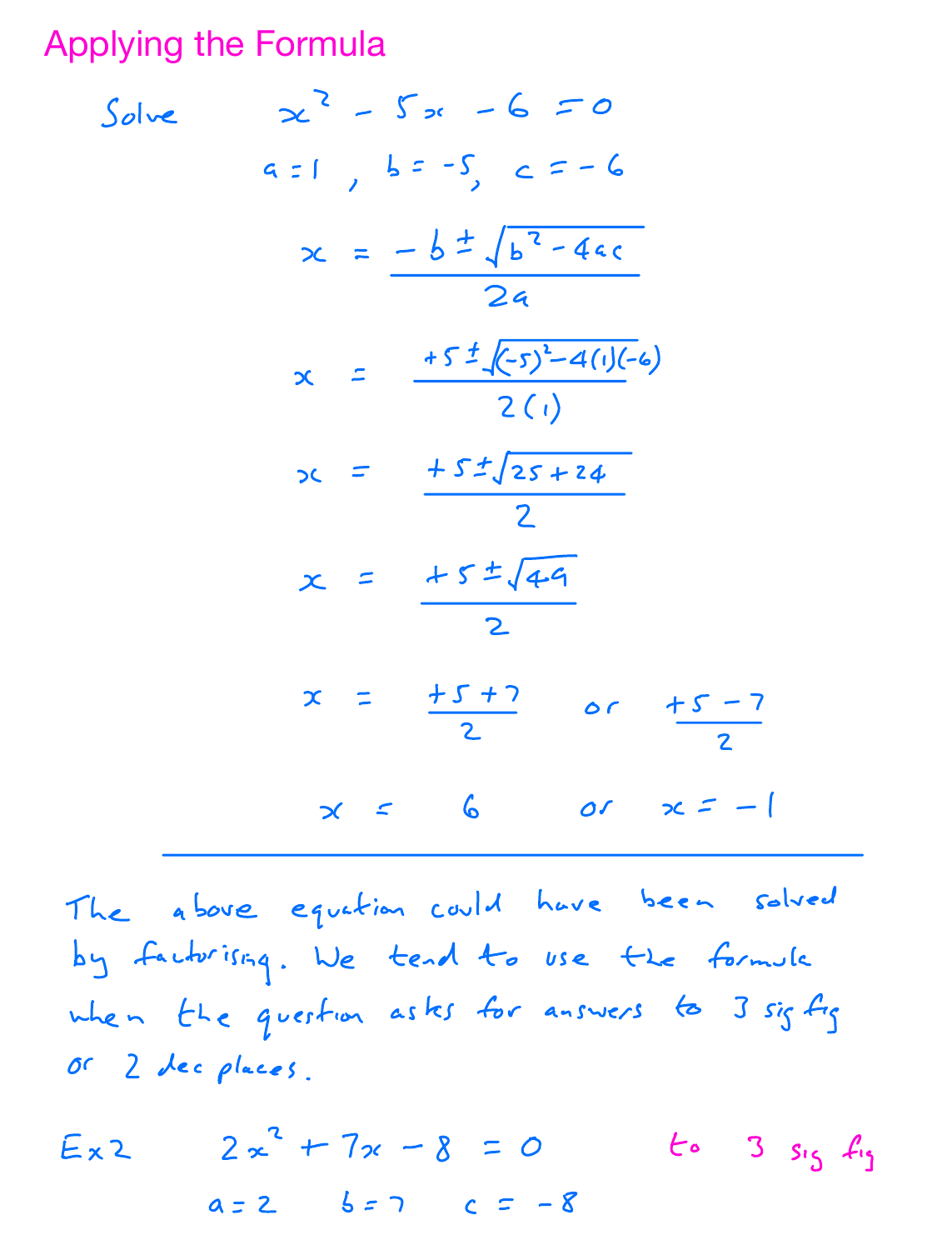$$
x = \frac{-b \pm \sqrt{b^{2} - 4ac}}{2a}
$$
\n
$$
x = \frac{-7 \pm \sqrt{a^{2} - 4(2)(-8)}}{2(2)}
$$
\n
$$
x = \frac{-7 \pm \sqrt{44 + 64}}{4}
$$
\n
$$
x = \frac{-7 \pm \sqrt{113}}{4}
$$
\n
$$
x = \frac{-7 \pm \sqrt{113}}{4}
$$
\n
$$
x = \frac{-7 \pm \sqrt{113}}{4}
$$
\n
$$
x = 0.908
$$
\n
$$
x = -4.41
$$
\n
$$
x = 3
$$
\n
$$
x = -4.41
$$
\n
$$
x = 5
$$
\n
$$
x = 11
$$
\n
$$
x = \frac{-b \pm \sqrt{b^{2} - 4ac}}{2a}
$$
\n
$$
x = \frac{-11 \pm \sqrt{a^{2} - 4(3)(3)}}{2(5)}
$$

$$
x = \frac{-11 \pm \sqrt{121 - 60}}{10}
$$